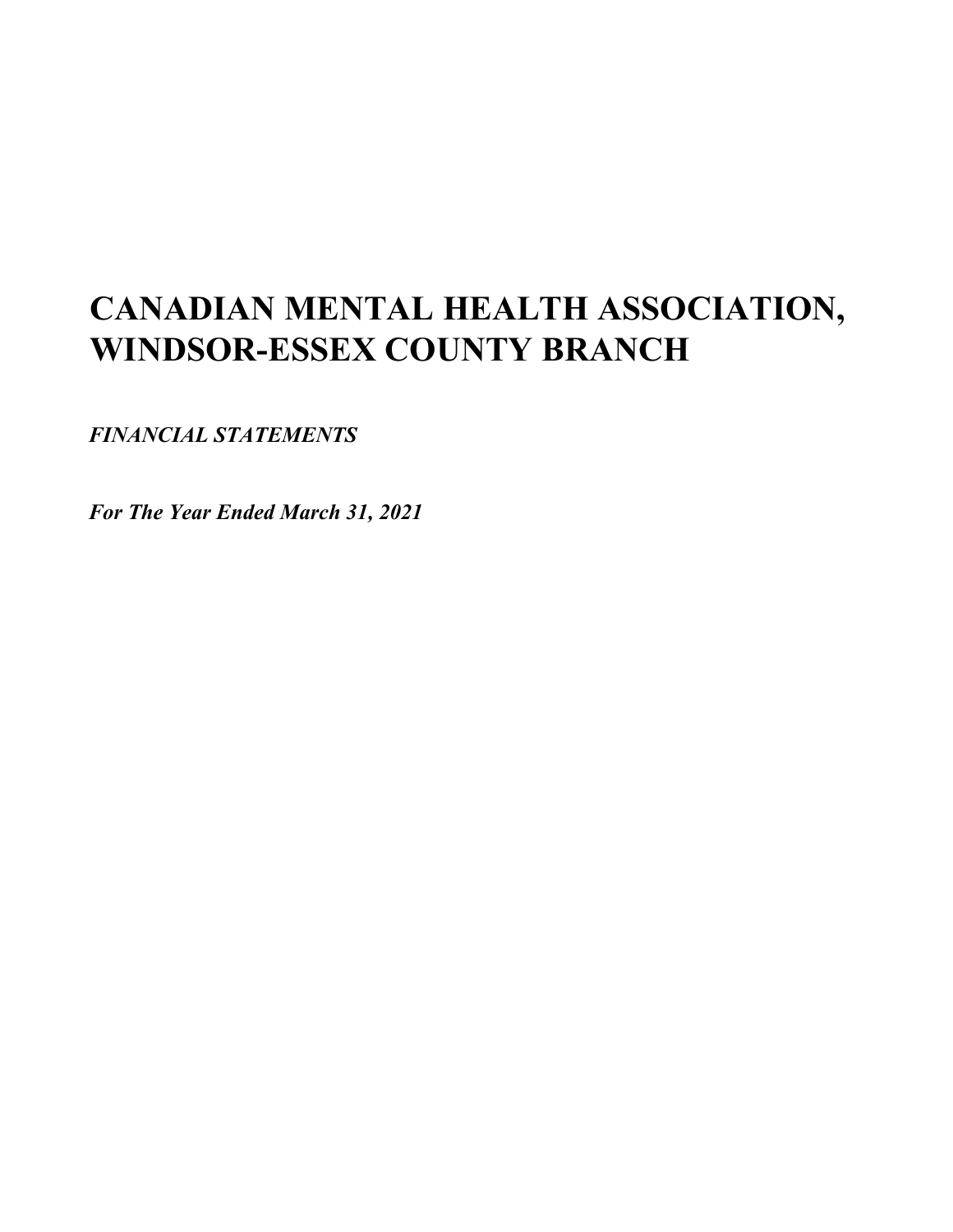## *FINANCIAL STATEMENTS*

*For The Year Ended March 31, 2021*

*Table of Contents*

|                                        | Page             |
|----------------------------------------|------------------|
| <b>INDEPENDENT AUDITOR'S REPORT</b>    | $1 - 3$          |
| <b>FINANCIAL STATEMENTS</b>            |                  |
| <b>Statement of Financial Position</b> | $\boldsymbol{4}$ |
| <b>Statement of Operations</b>         | 5                |
| Statement of Changes in Net Assets     | 6                |
| <b>Statement of Cash Flows</b>         | 7                |
| Notes to Financial Statements          | $8-13$           |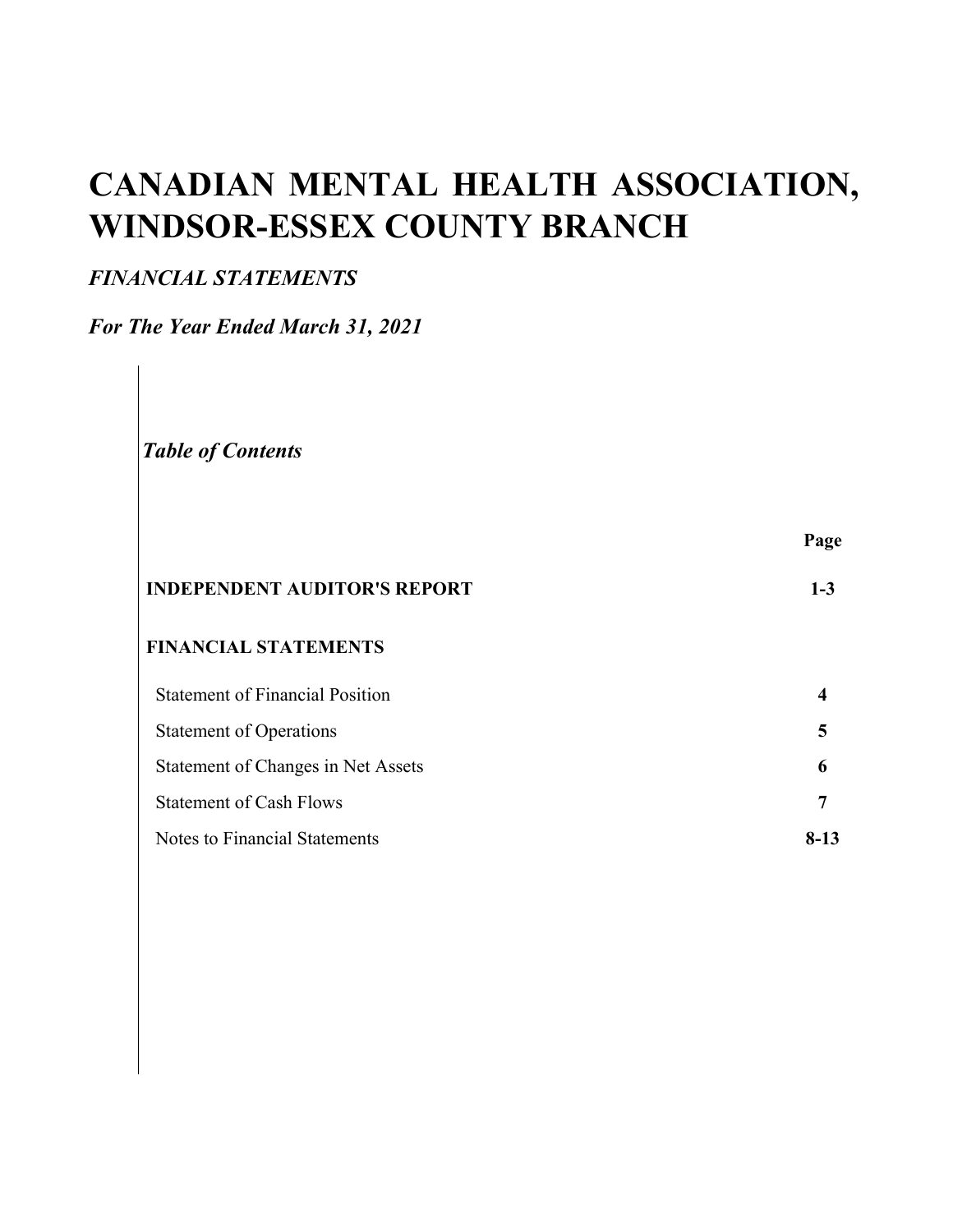

### *INDEPENDENT AUDITOR'S REPORT*

### *To the Directors of Canadian Mental Health Association, Windsor-Essex County Branch:*

### *Qualified Opinion*

We have audited the financial statements of **CANADIAN MENTAL HEALTH ASSOCIATION, WINDSOR-ESSEX COUNTY BRANCH ("the Entity")**, which comprise the statements of financial position as at March 31, 2021 and the statements of operations, statement of changes in net assets and statement of cash flows for the year then ended, and notes to the financial statements, including a summary of significant accounting policies.

In our opinion, except for the possible effects of the matters described in the *Basis for Qualified Opinion* section of our report, the accompanying financial statements present fairly, in all material respects, the financial position of the Entity as at March 31, 2021, and the results of its operations and its cash flows for the year then ended in accordance with Canadian accounting standards for not-for-profit organizations.

#### *Basis for Qualified Opinion*

In common with many not-for profit organizations, the Entity derives revenue from donations and fundraising activities, the completeness of which is not susceptible to satisfactory audit verification. Accordingly, verification of these revenues was limited to the amounts recorded in the records of the Entity. Therefore, we were not able to determine whether any adjustments might be necessary to this revenue, excess of revenue over expenses, and cash flows from operations for the years ended March 31, 2021 and 2020, assets as at March 31, 2021 and 2020, and net assets as at April 1 and March 31 for both the 2021 and 2020 years. The predecessor auditor's opinion on the financial statements for the year ended March 31, 2020 was modified accordingly because of the possible effects of this limitation in scope.

We conducted our audit in accordance with Canadian generally accepted auditing standards. Our responsibilities under those standards are further described in the *Auditor's Responsibilities for the Audit of the Financial Statements* section of our report. We are independent of the Entity in accordance with the ethical requirements that are relevant to our audit of the financial statements in Canada, and we have fulfilled our other ethical responsibilities in accordance with these requirements. We believe that the audit evidence we have obtained is sufficient and appropriate to provide a basis for our qualified audit opinion.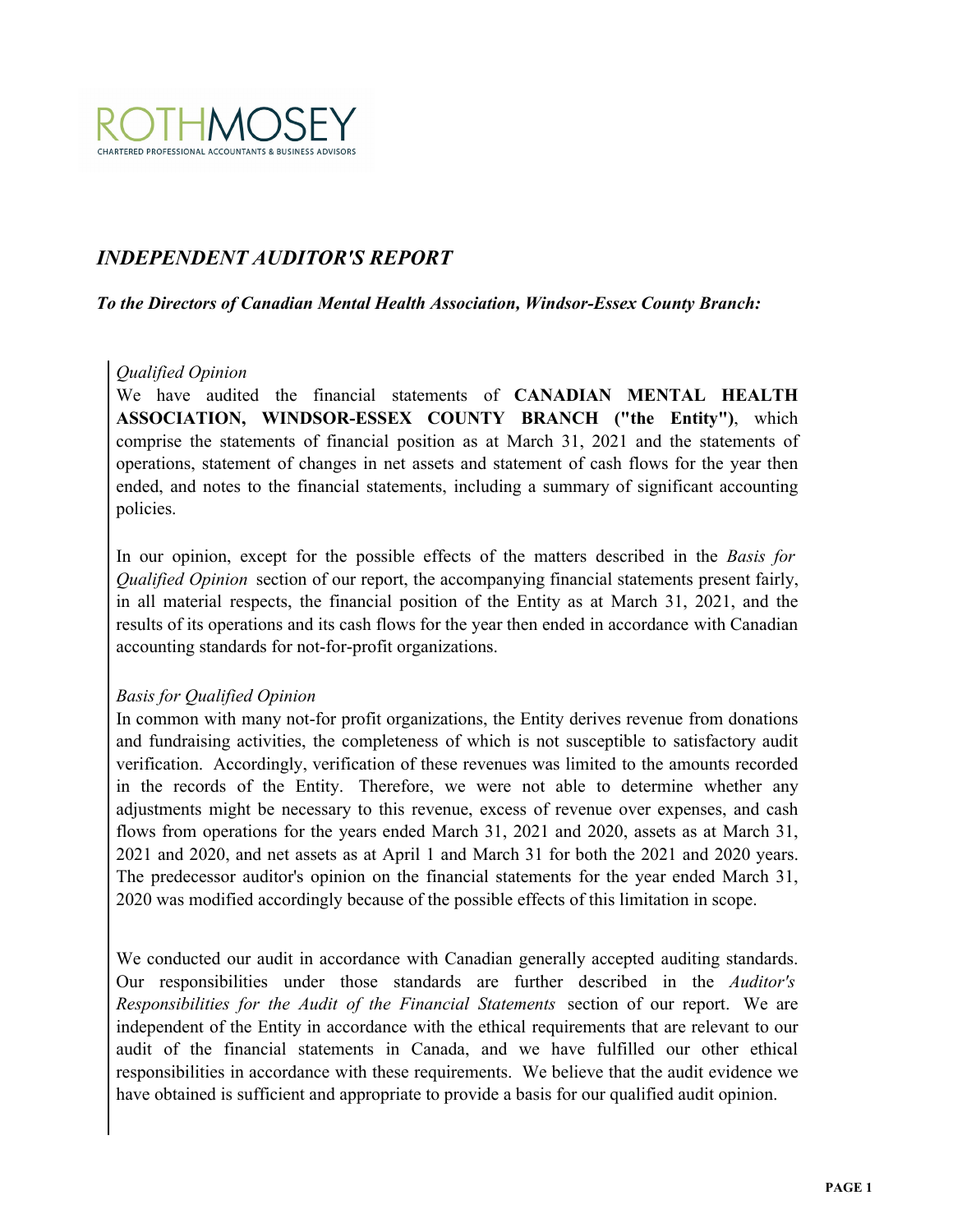## *INDEPENDENT AUDITOR'S REPORT (CONTINUED)*

### *Responsibilities of Management and Those Charged with Governance for the Financial Statements*

Management is responsible for the preparation and fair presentation of the financial statements in accordance with Canadian accounting standards for not-for-profit organizations, and for such internal control as management determines is necessary to enable the preparation of financial statements that are free from material misstatement, whether due to fraud or error.

In preparing the financial statements, management is responsible for assessing the Entity's ability to continue as a going concern, disclosing, as applicable, matters related to going concern and using the going concern basis of accounting unless management either intends to liquidate the Entity or to cease operations, or has no realistic alternative but to do so.

Those charged with governance are responsible for overseeing the Entity's financial reporting process.

### *Auditor's Responsibilities for the Audit of the Financial Statements*

Our objectives are to obtain reasonable assurance about whether the financial statements as a whole are free from material misstatement, whether due to fraud or error, and to issue an auditor's report that includes our opinion. Reasonable assurance is a high level of assurance, but is not a guarantee that an audit conducted in accordance with Canadian generally accepted auditing standards will always detect a material misstatement when it exists. Misstatements can arise from fraud or error and are considered material if, individually or in the aggregate, they could reasonably be expected to influence the economic decisions of users taken on the basis of these financial statements. As part of an audit in accordance with Canadian generally accepted auditing standards, we exercise professional judgment and maintain professional skepticism throughout the audit. We also:

- Identify and assess the risks of material misstatement of the financial statements, whether due to fraud of error, design and perform audit procedures responsive to those risks, and obtain audit evidence that is sufficient and appropriate to provide a basis for our opinion. The risk of not detecting a material misstatement resulting from fraud is higher for one resulting from error, as fraud may involve collusion, forgery, intentional omissions, misrepresentations, or the override of internal control.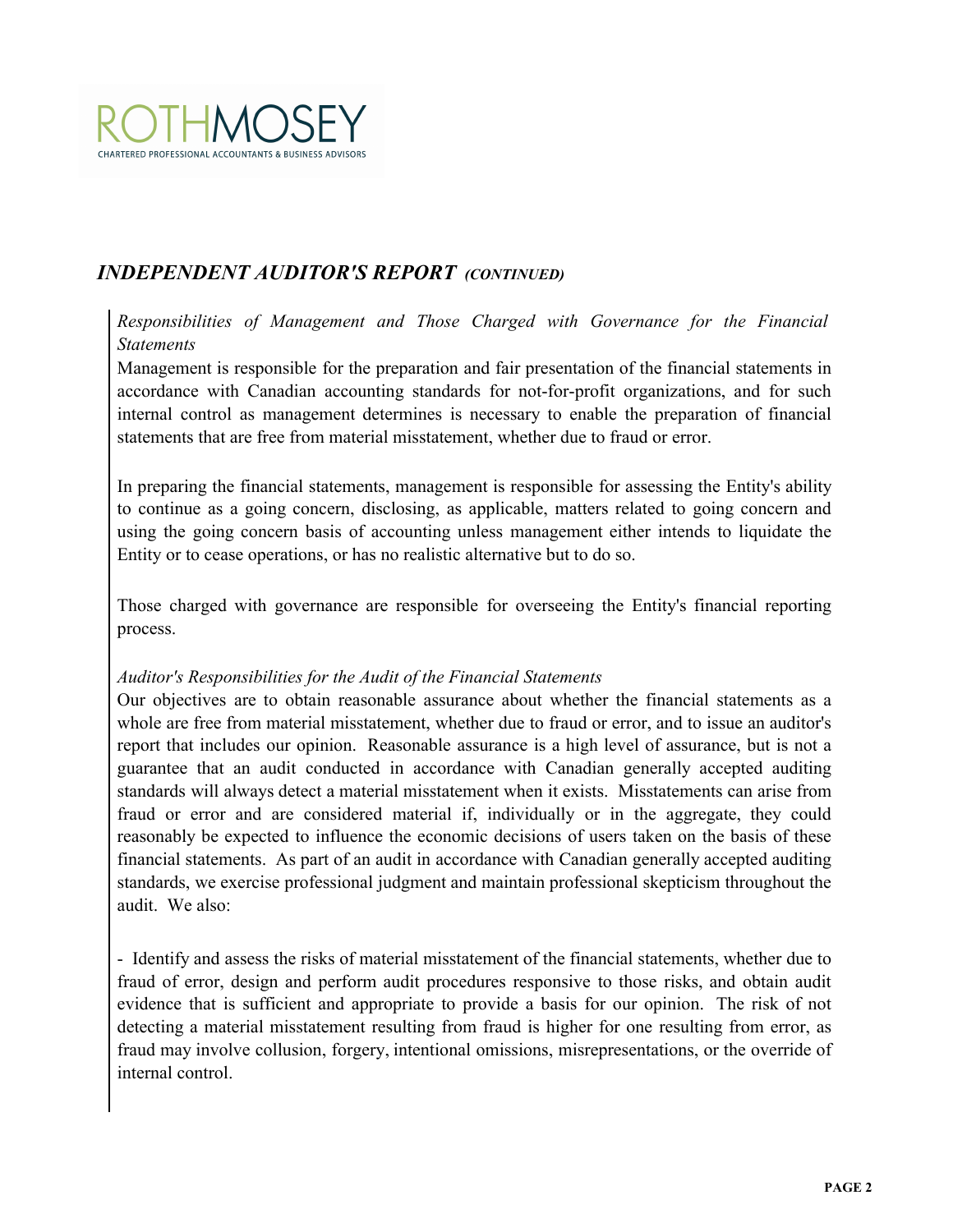300-3100 Temple Drive Windsor, ON N8W 5J6 Tel: (519) 977-6410 Fax: (519) 977-7083 Website: www.rothmosey.com

### *INDEPENDENT AUDITOR'S REPORT (CONTINUED)*

- Obtain an understanding of internal control relevant to the audit in order to design audit procedures that are appropriate in the circumstances, but not for the purpose of expressing an opinion on the effectiveness of the Entity's internal control.

- Evaluate the appropriateness of accounting policies used and the reasonableness of accounting estimates and related disclosures made by management.

- Conclude on the appropriateness of management's use of the going concern basis of accounting and based on the audit evidence obtained, whether a material uncertainty exists related to events or conditions that may cast significant doubt on the Entity's ability to continue as a going concern. If we conclude that a material uncertainty exists, we are required to draw attention in our auditor's report to the related disclosures in the financial statements or, if such disclosures are inadequate, to modify our opinion. Our conclusions are based on the audit evidence obtained up to the date of our auditor's report. However, future events or conditions may cause the Entity to cease to continue as a going concern.

- Evaluate the overall presentation, structure and content of the financial statements, including the disclosures, and whether the financial statements represent the underlying transactions and events in a manner that achieves fair presentation.

We communicate with those charged with governance regarding, among other matters, the planned scope and timing of the audit and significant audit findings, including any significant deficiencies in internal control that we identify during our audit.

### *Other Matter*

The financial statements for the year ended March 31, 2020 were audited by another auditor who expressed a qualified opinion on those financial statements for the reasons described in the *Basis for Qualified Opinion* section.

Roth many's Partners us

**ROTH MOSEY & PARTNERS LLP LICENSED PUBLIC ACCOUNTANTS**

**Windsor, Ontario June 7, 2021**

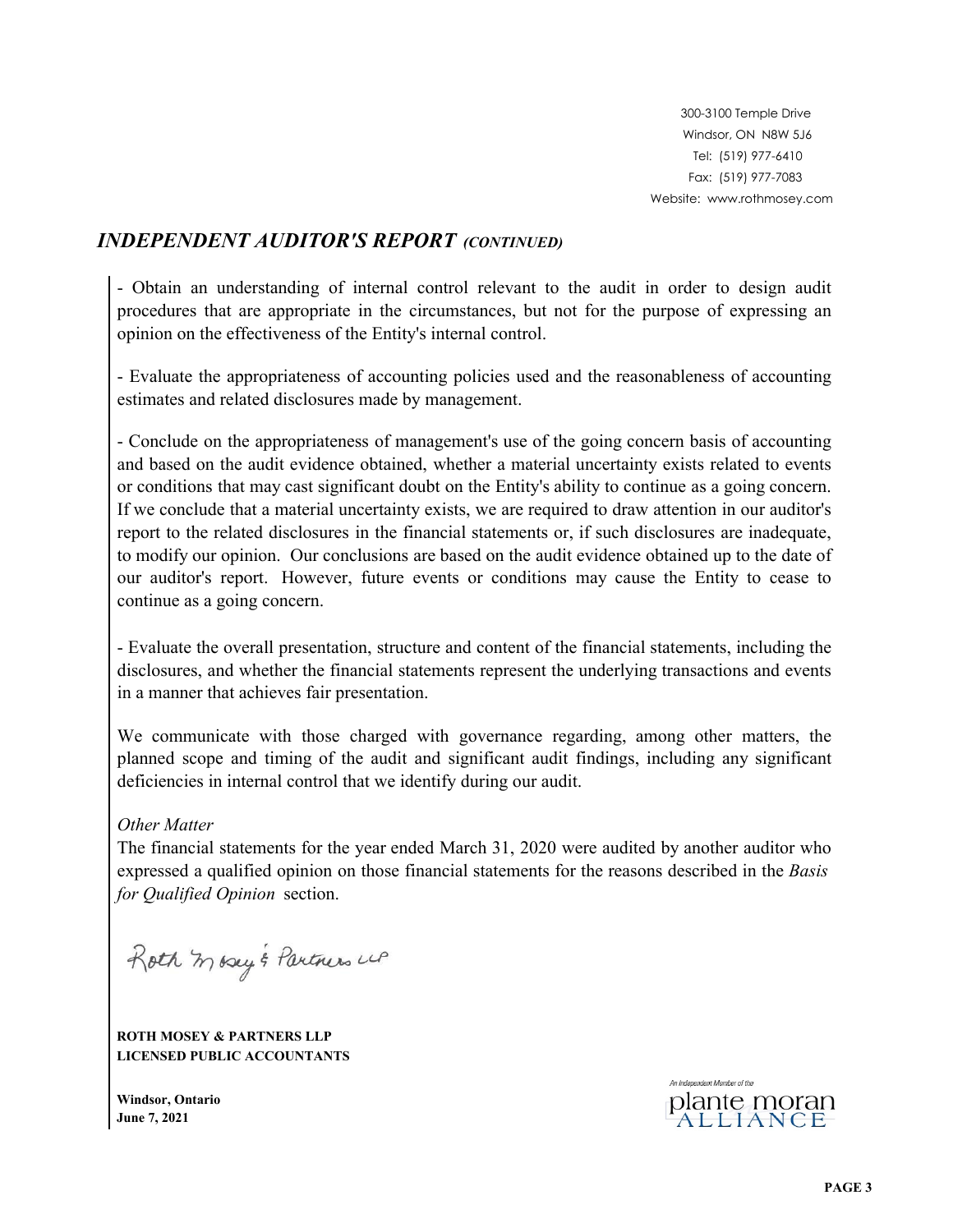## *STATEMENT OF FINANCIAL POSITION*

### *March 31, 2021 (with comparative figures for 2020)*

| <b>ASSETS</b> (Note 4)                                  |               | 2021      |             | 2020      |
|---------------------------------------------------------|---------------|-----------|-------------|-----------|
|                                                         |               |           |             |           |
| <b>Current assets</b>                                   |               |           |             |           |
| Cash                                                    | $\mathbf S$   | 3,883,802 | $\mathbf S$ | 3,100,102 |
| Accounts receivable                                     |               | 260,266   |             | 205,133   |
| Government remittances receivable                       |               | 148,790   |             | 119,036   |
| Prepaid expenses and deposits                           |               | 233,251   |             | 92,899    |
|                                                         |               | 4,526,109 |             | 3,517,170 |
| <b>Property and equipment (Notes 3, 7)</b>              |               | 1,523,702 |             | 1,427,916 |
| <b>Endowment investment</b> (Note 8)                    |               | 128,000   |             | 120,000   |
|                                                         | $\mathbf{\$}$ | 6,177,811 | $\mathbf S$ | 5,065,086 |
| <b>LIABILITIES AND NET ASSETS</b>                       |               |           |             |           |
| <b>Current liabilities</b>                              |               |           |             |           |
| Accounts payable and accrued liabilities                | \$            | 2,167,342 | $\mathbf S$ | 1,565,911 |
| Government remittances payable                          |               | 195,589   |             | 173,588   |
| Current portion of deferred contributions (Note 5)      |               | 163,549   |             | 124,238   |
| Current portion of long-term debt (Note 7)              |               | 98,886    |             | 24,524    |
|                                                         |               | 2,625,366 |             | 1,888,261 |
| Long-term liabilities                                   |               |           |             |           |
| Deferred contributions, net of current portion (Note 5) |               | 130,519   |             |           |
| Long-term debt, net of current portion (Note 7)         |               |           |             | 98,886    |
|                                                         |               | 130,519   |             | 98,886    |
|                                                         |               | 2,755,885 |             | 1,987,147 |
| <b>Net assets</b>                                       |               |           |             |           |
| Unrestricted                                            |               | 1,451,403 |             | 1,169,859 |
| Internally restricted (Note 8)                          |               | 650,485   |             | 545,867   |
| Externally restricted (Note 8)                          |               | 61,141    |             | 57,708    |
| Invested in property and equipment (Note 3)             |               | 1,258,897 |             | 1,304,505 |
|                                                         |               | 3,421,926 |             | 3,077,939 |
| On behalf of the Board:                                 |               | 6,177,811 | $\mathbf S$ | 5,065,086 |
| Director                                                |               |           |             |           |
| Cynthia Swift<br>Director                               |               |           |             |           |

*See accompanying notes*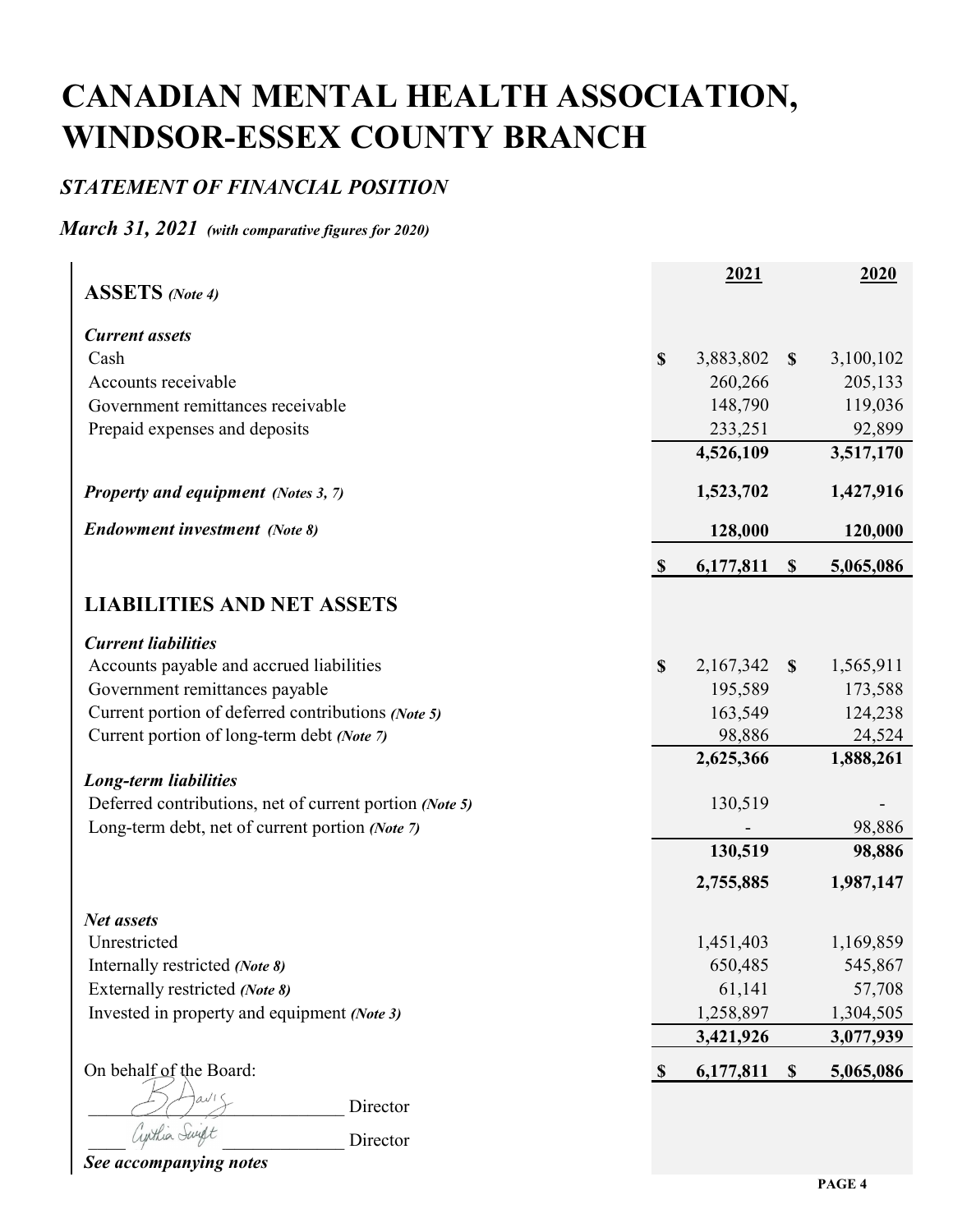## *STATEMENT OF OPERATIONS*

### *For The Year Ended March 31, 2021 (with comparative figures for 2020)*

|                                                    |               | 2021          |                           | 2020         |
|----------------------------------------------------|---------------|---------------|---------------------------|--------------|
| Revenue                                            |               |               |                           |              |
| Ontario Health (West) (Notes 13, 14)               | \$            | 14,371,474 \$ |                           | 14,224,221   |
| Ontario Health (West) - COVID-19 funding (Note 13) |               | 109,989       |                           |              |
| Fundraising                                        |               | 729,552       |                           | 790,355      |
| Ministry of Labour                                 |               |               |                           | 129,528      |
| Other revenue (Note 6)                             |               | 1,195,480     |                           | 1,290,306    |
| Amortization of deferred contributions (Note 5)    |               | 76,653        |                           | 104,111      |
| Government assistance (Note 10)                    |               | 35,970        |                           |              |
|                                                    |               | 16,519,118    |                           | 16,538,521   |
| <b>Expenses</b>                                    |               |               |                           |              |
| Amortization                                       |               | 305,472       |                           | 264,619      |
| Building occupancy                                 |               | 313,842       |                           | 378,578      |
| Equipment repairs and replacement                  |               | 78,562        |                           | 88,015       |
| Housing rent subsidies                             |               | 796,868       |                           | 686,661      |
| Professional and consulting fees                   |               | 241,477       |                           | 403,960      |
| Salaries and benefits (Note 9)                     |               | 13,644,164    |                           | 13, 101, 633 |
| Supplies and other expenses (Note 7)               |               | 794,746       |                           | 875,601      |
|                                                    |               | 16,175,131    |                           | 15,799,067   |
| <b>Excess of revenue over expenses</b>             | <sup>\$</sup> | 343,987       | $\boldsymbol{\mathsf{S}}$ | 739,454      |
|                                                    |               |               |                           |              |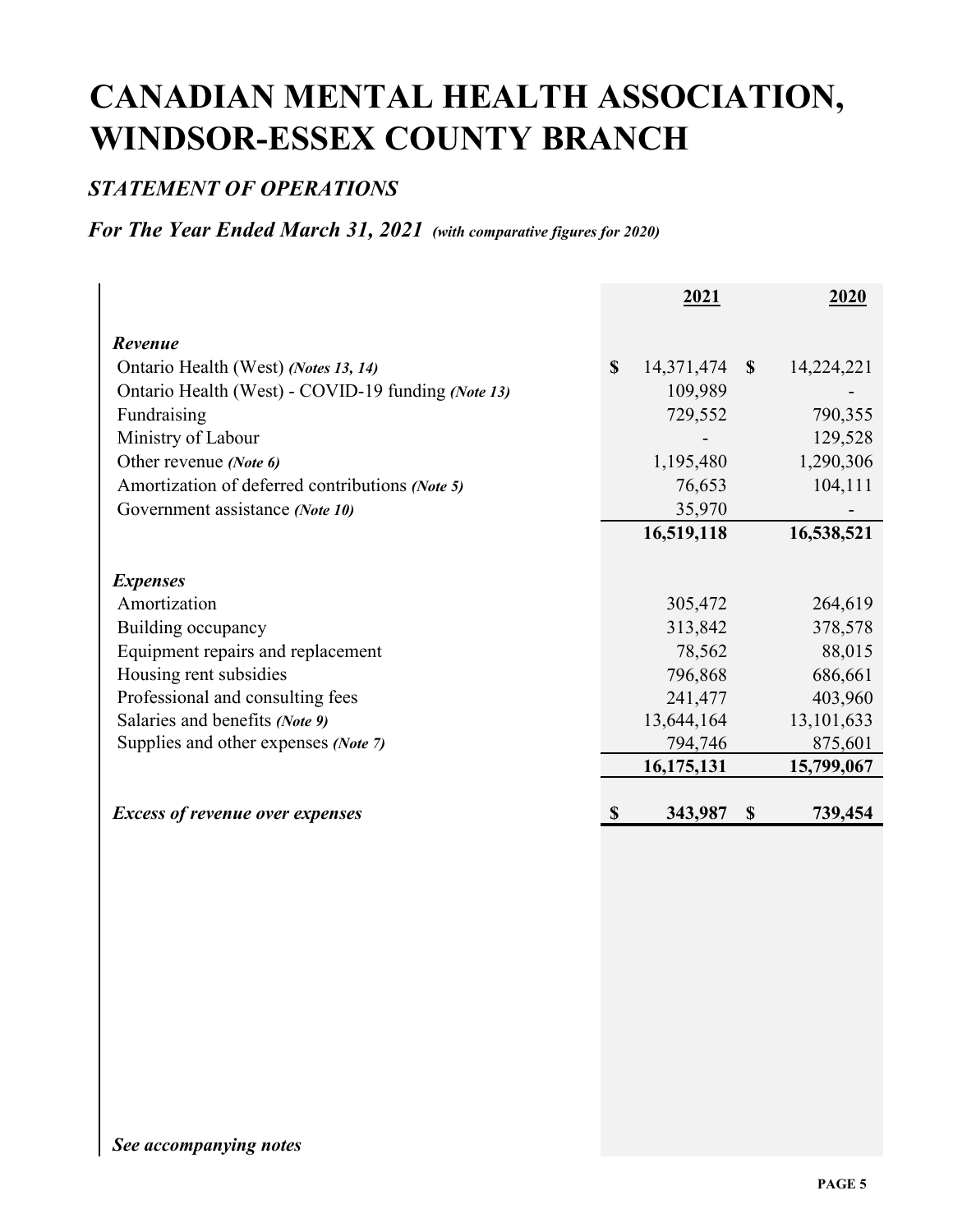# **CANADIAN MENTAL HEALTH ASSOCIATION, WINDSOR-ESSEX**

*STATEMENT OF CHANGES IN NET ASSETS*

## *For The Year Ended March 31, 2021 (with comparative figures for 2020)*

|                                                  |    | <b>Unrestricted</b> | <b>Internally</b><br>restricted | <b>Externally</b><br>restricted |
|--------------------------------------------------|----|---------------------|---------------------------------|---------------------------------|
| Net assets, beginning of year                    | S  | 1,169,859           | \$<br>545,867 \$                | 57,708                          |
| Excess of revenue over expenses <i>(Note 14)</i> |    | 343,987             |                                 |                                 |
| Interfund transfers (Note 11)                    |    | (108, 051)          | 104,618                         | 3,433                           |
| Invested in property and equipment               |    | 45,608              |                                 |                                 |
| Net assets, end of year                          | \$ | 1,451,403           | 650,485 \$                      | 61,141                          |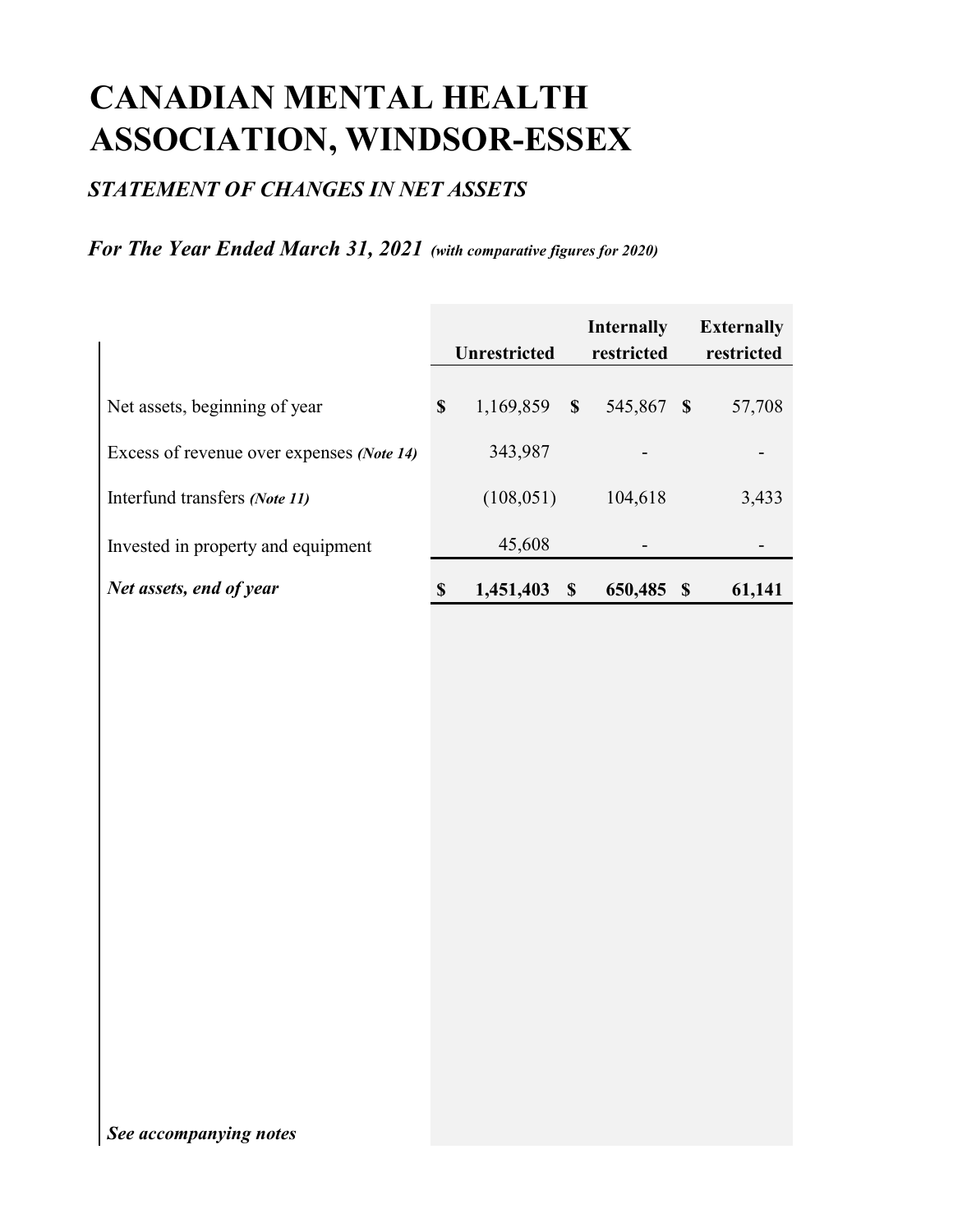|    | Invested in               | <b>Total</b>   |  | <b>Total</b> |
|----|---------------------------|----------------|--|--------------|
|    | property and<br>equipment | 2021           |  | 2020         |
| S  | $1,304,505$ \$            | $3,077,939$ \$ |  | 2,338,485    |
|    |                           | 343,987        |  | 739,454      |
|    |                           |                |  |              |
|    | (45,608)                  |                |  |              |
| \$ | 1,258,897 \$              | 3,421,926 \$   |  | 3,077,939    |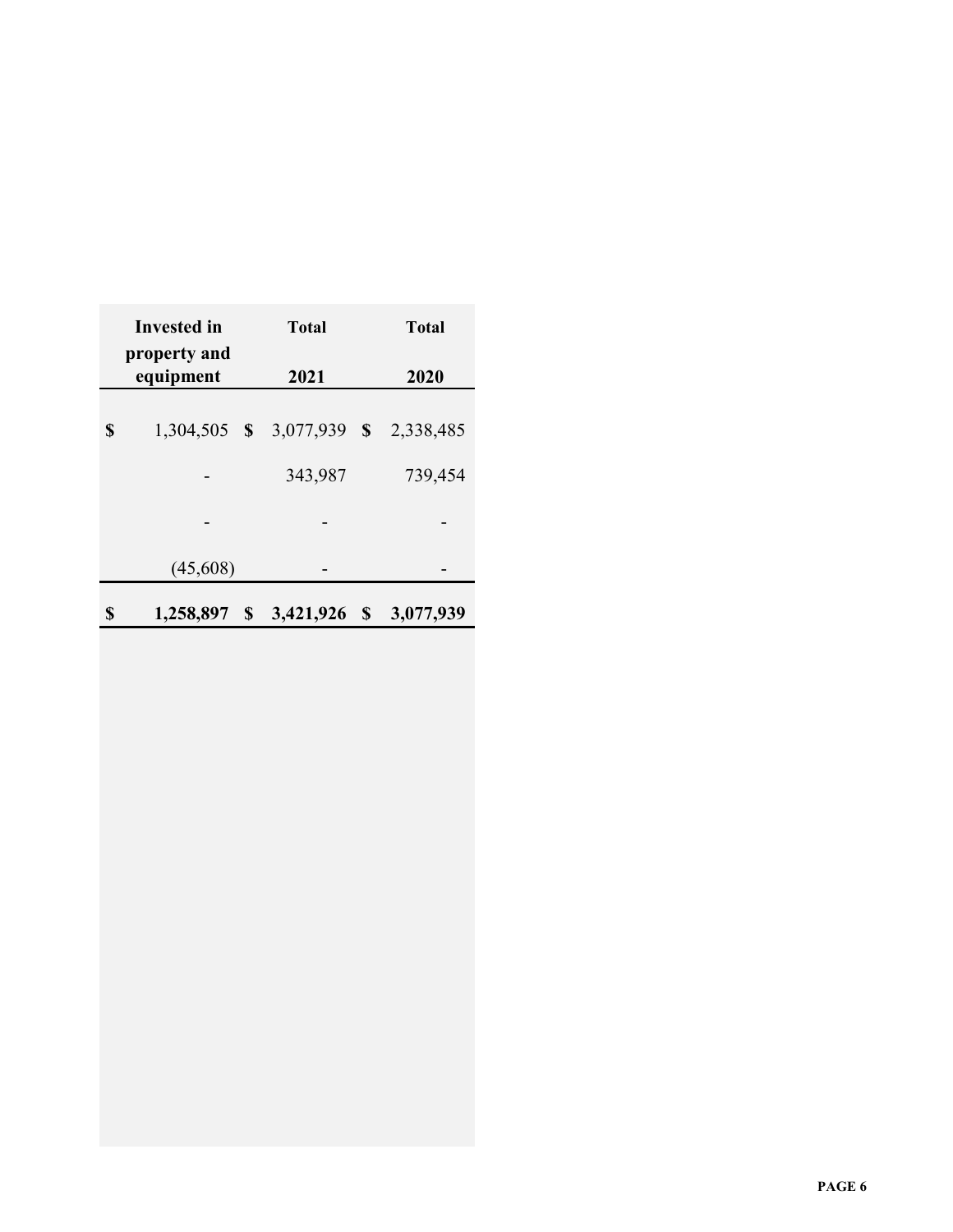## *STATEMENT OF CASH FLOWS*

## *For The Year Ended March 31, 2021 (with comparative figures for 2020)*

|                                                                                          | 2021                                         | 2020       |
|------------------------------------------------------------------------------------------|----------------------------------------------|------------|
| <b>Operating activities</b>                                                              |                                              |            |
| Excess of revenue over expenses                                                          | \$<br>343,987 \$                             | 739,454    |
| Adjustments to reconcile excess of revenue over expenses to<br>cash flow from operations |                                              |            |
| Amortization of property and equipment                                                   | 305,472                                      | 264,619    |
| Amortization of deferred contributions                                                   | (76, 653)                                    | (104, 111) |
| <b>Cash flow from operations</b>                                                         | 572,806                                      | 899,962    |
| Change in:                                                                               |                                              |            |
| Accounts receivable                                                                      | (55, 133)                                    | 69,620     |
| Government remittances receivable/payable                                                | (7,753)                                      | 54,552     |
| Prepaid expenses and deposits                                                            | (140, 352)                                   | 28,575     |
| Accounts payable and accrued liabilities                                                 | 601,431                                      | 635,309    |
| Cash provided by operating activities                                                    | 970,999                                      | 1,688,018  |
| <b>Financing activities</b>                                                              |                                              |            |
| Repayment of long-term debt                                                              | (24, 524)                                    | (24, 264)  |
| Net deferred contributions received                                                      | 246,483                                      | 124,238    |
| Cash provided by financing activities                                                    | 221,959                                      | 99,974     |
| <b>Investing activities</b>                                                              |                                              |            |
| Contributions to endowment investment                                                    | (8,000)                                      | (10,000)   |
| Acquisition of property and equipment                                                    | (401, 258)                                   | (796, 279) |
| Cash used in investing activities                                                        | (409, 258)                                   | (806, 279) |
| Net increase in cash for the year                                                        | 783,700                                      | 981,713    |
| Cash, beginning of year                                                                  | 3,100,102                                    | 2,118,389  |
|                                                                                          |                                              |            |
| Cash, end of year                                                                        | \$<br>$\boldsymbol{\mathsf{S}}$<br>3,883,802 | 3,100,102  |
|                                                                                          |                                              |            |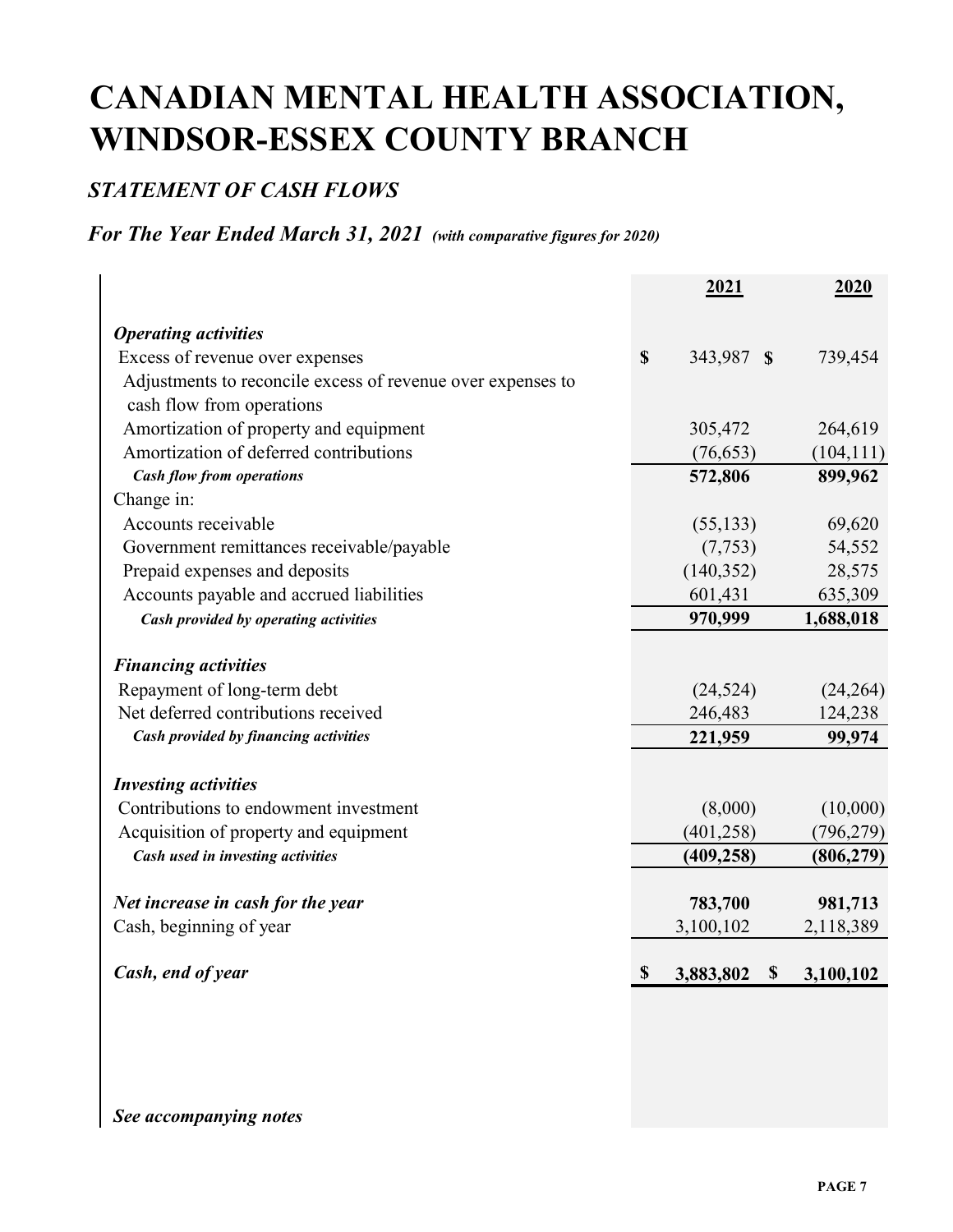## *NOTES TO FINANCIAL STATEMENTS*

## *For The Year Ended March 31, 2021*

## *1 NATURE OF ORGANIZATION*

Canadian Mental Health Association, Windsor-Essex County Branch is a charitable organization incorporated without share capital in the Province of Ontario. The primary purpose of the Entity is to provide programs for enhancing and promoting the optimum mental health of the Windsor-Essex County community through treatment, collaboration, education and community engagement. The corporation is classified as a registered charity under the Income Tax Act of Canada and as such is exempt from income taxes.

## *2 SIGNIFICANT ACCOUNTING POLICIES*

These financial statements have been prepared in accordance with Canadian accounting standards for not-for-profit organizations and are in accordance with Canadian generally accepted accounting principles.

### *Revenue Recognition*

The organization follows the deferral method of accounting for contributions. Restricted contributions are recognized as revenue in the year in which the related expenses are incurred. Unrestricted contributions are recognized as revenue when received or receivable if the amount to be received can be reasonably estimated and collection is reasonably assured.

All other revenue is recognized when received or receivable if the amount to be received can be reasonably estimated and collection is reasonably assured.

### *Property and Equipment*

Property and equipment are recorded at cost. Amortization is recorded on the straight-line basis over the estimated useful life of the asset as follows:

| <b>Buildings</b>       | 25 years |
|------------------------|----------|
| Building improvements  | 10 years |
| Furniture and fixtures | 5 years  |
| Computer equipment     | 3 years  |
| Vehicles               | 5 years  |

### *Donated Services*

The organization receives services from volunteers. Since those services are not normally purchased by the Entity and due to the difficulty of determining their fair value, donated services are not recognized in these financial statements.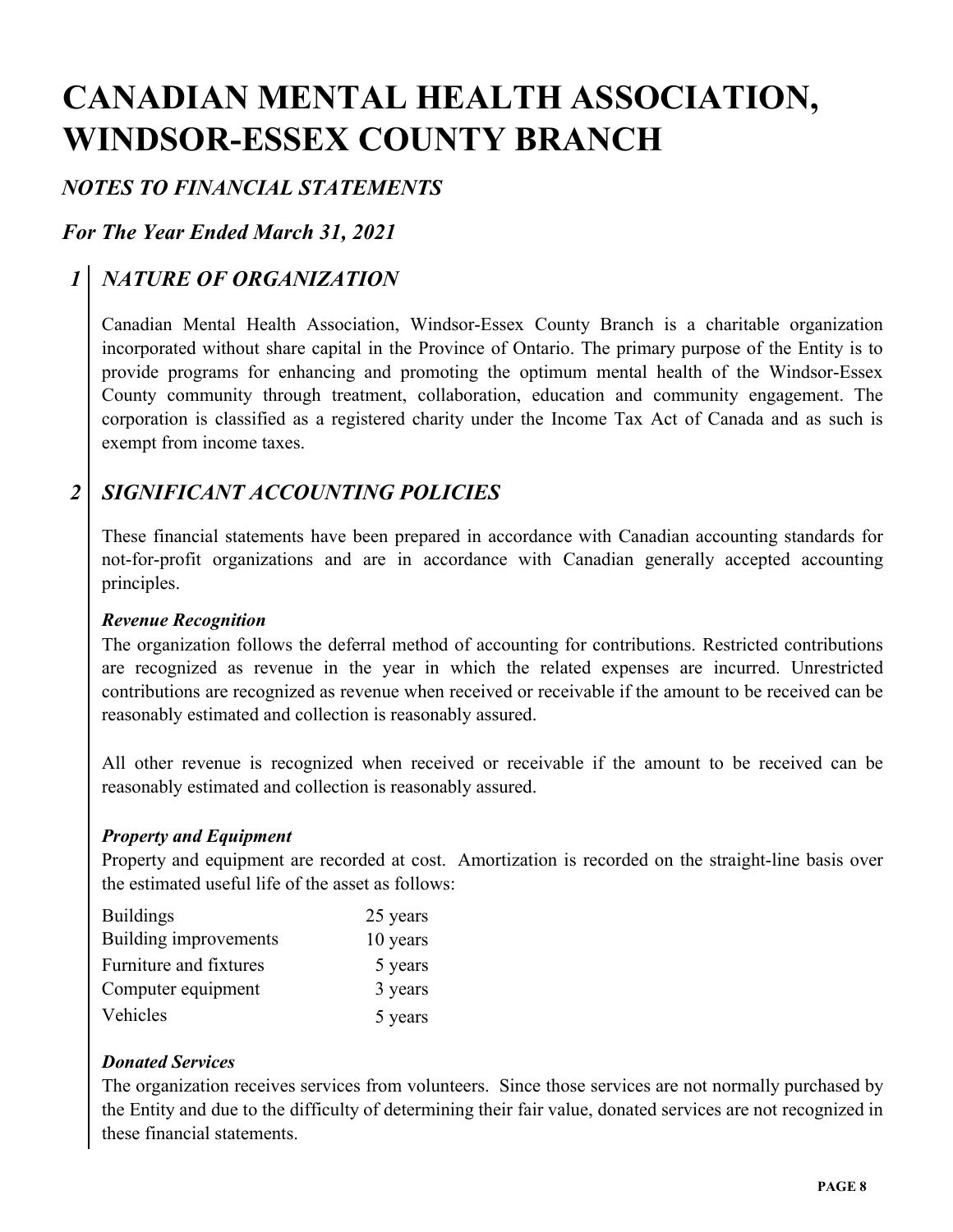## *NOTES TO FINANCIAL STATEMENTS*

### *For The Year Ended March 31, 2021*

### *2 SIGNIFICANT ACCOUNTING POLICIES (CONTINUED)*

### *Government Assistance*

The Entity records government assistance from the Canada Emergency Wage Subsidy and the Temporary Wage Subsidy based on wages incurred during the year in which the subsidies apply.

### *Use of Estimates*

The preparation of financial statements in conformity with Canadian accounting standards for not-forprofit organizations requires management estimates and assumptions that affect certain reported amounts and disclosures. Significant estimates include the determination of allowance for doubtful accounts and the useful life of property and equipment. Accordingly, actual amounts could differ from those estimates.

## *3 PROPERTY AND EQUIPMENT*

Property and equipment consist of the following:

|                        |    | Cost      |   | Accumulated<br>Amortization |   | <b>Net Book</b><br>Value<br>2021 |    | <b>Net Book</b><br>Value<br>2020 |
|------------------------|----|-----------|---|-----------------------------|---|----------------------------------|----|----------------------------------|
| <b>Buildings</b>       |    |           |   |                             |   |                                  |    |                                  |
| 354 Aylmer Avenue      | \$ | 899,742   | S | 471,606                     | S | 428,136                          | -S | 453,538                          |
| 1400 Windsor Avenue    |    | 3,131,593 |   | 2,420,394                   |   | 711,199                          |    | 811,859                          |
| Furniture and fixtures |    | 121,078   |   | 67,115                      |   | 53,963                           |    | 78,178                           |
| Computer equipment     |    | 305,639   |   | 172,061                     |   | 133,578                          |    | 84,341                           |
| Vehicles               |    | 215,630   |   | 18,804                      |   | 196,826                          |    |                                  |
|                        | S  | 4,673,682 | S | 3,149,980                   |   | 1,523,702                        |    | 1,427,916                        |

Investment in property and equipment is calculated as follows:

|                                        |    | 2021         | 2020       |
|----------------------------------------|----|--------------|------------|
| Balance, beginning of year             | \$ | 1,304,505 \$ | 748,581    |
| Acquisition of property and equipment  |    | 401,258      | 796,279    |
| Amortization of property and equipment |    | (305, 472)   | (264, 619) |
| Repayments of long-term debt           |    | 24,524       | 24,264     |
| Advance of deferred contributions      |    | (171, 456)   |            |
| Amortization of deferred contributions |    | 5,538        |            |
| Balance, end of year                   | S  | 1,258,897    | 1,304,505  |

During the year, vehicles in the amount of \$171,456 (2020 - \$NIL) were acquired through restricted contributions. The amortization of \$5,538 (2020 - \$NIL) was included in amortization of deferred contributions.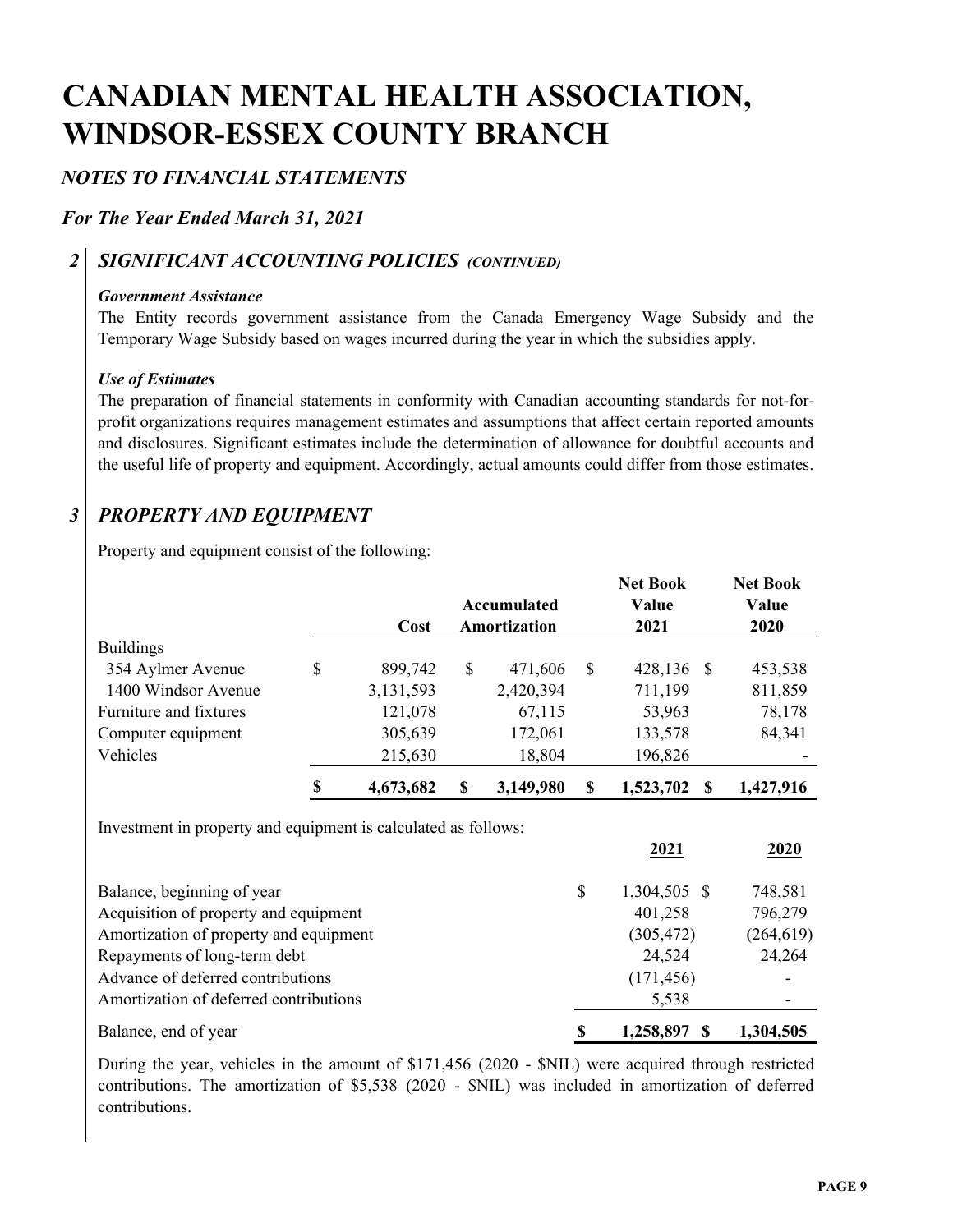## *NOTES TO FINANCIAL STATEMENTS*

## *For The Year Ended March 31, 2021*

## *4 OPERATING LOAN*

The Entity has available a revolving operating loan to a maximum of \$750,000 which bears interest at the Toronto-Dominion Bank prime rate. It is secured by a general security agreement constituting a first ranking security interest in all personal property of the Entity, assignment of insurance and subordination agreement from the Canada Mortgage and Housing Corporation.

## *5 DEFERRED CONTRIBUTIONS*

Deferred contributions represent restricted funding which was received to assist in specific program costs and in fundraising activities.

The activity for the year in this balance is as follows:

|                                                 |   | 2021       | 2020       |
|-------------------------------------------------|---|------------|------------|
| Beginning balance                               | S | 124,238 \$ | 104,111    |
| Deferred contributions received during the year |   | 273,596    | 124,238    |
| Less amount recognized as revenue in the year   |   | (76, 653)  | (104, 111) |
| Less returned contributions                     |   | (27, 113)  |            |
|                                                 |   | 294,068    | 124,238    |
| Current portion, ending balance                 |   | 163,549    | 124,238    |
| Long-term portion, ending balance               |   | 130,519    |            |

Deferred contributions received were from Ontario Health (West) in the amount of \$214,418 (2020 - \$74,335) for purchase of a vehicle, specific program costs, and building improvements and from various other organizations totaling \$59,178 (2020 - \$49,903) for specific program costs, fundraising activities, a contributed vehicle and development of a documentary.

## *6 OTHER REVENUE*

Other revenue consists of the following:

|                                               |               | 2021      | 2020      |
|-----------------------------------------------|---------------|-----------|-----------|
| Interest income                               | <sup>\$</sup> | 76,274 \$ | 59,720    |
| Hotel-Dieu Grace Hospital residential housing |               |           | 275,000   |
| Hotel-Dieu Grace Hospital geriatric services  |               | 76,000    | 76,000    |
| Program recoveries                            |               | 737,521   | 766,156   |
| Service fees and other                        |               | 305,685   | 113,430   |
|                                               |               | 1,195,480 | 1,290,306 |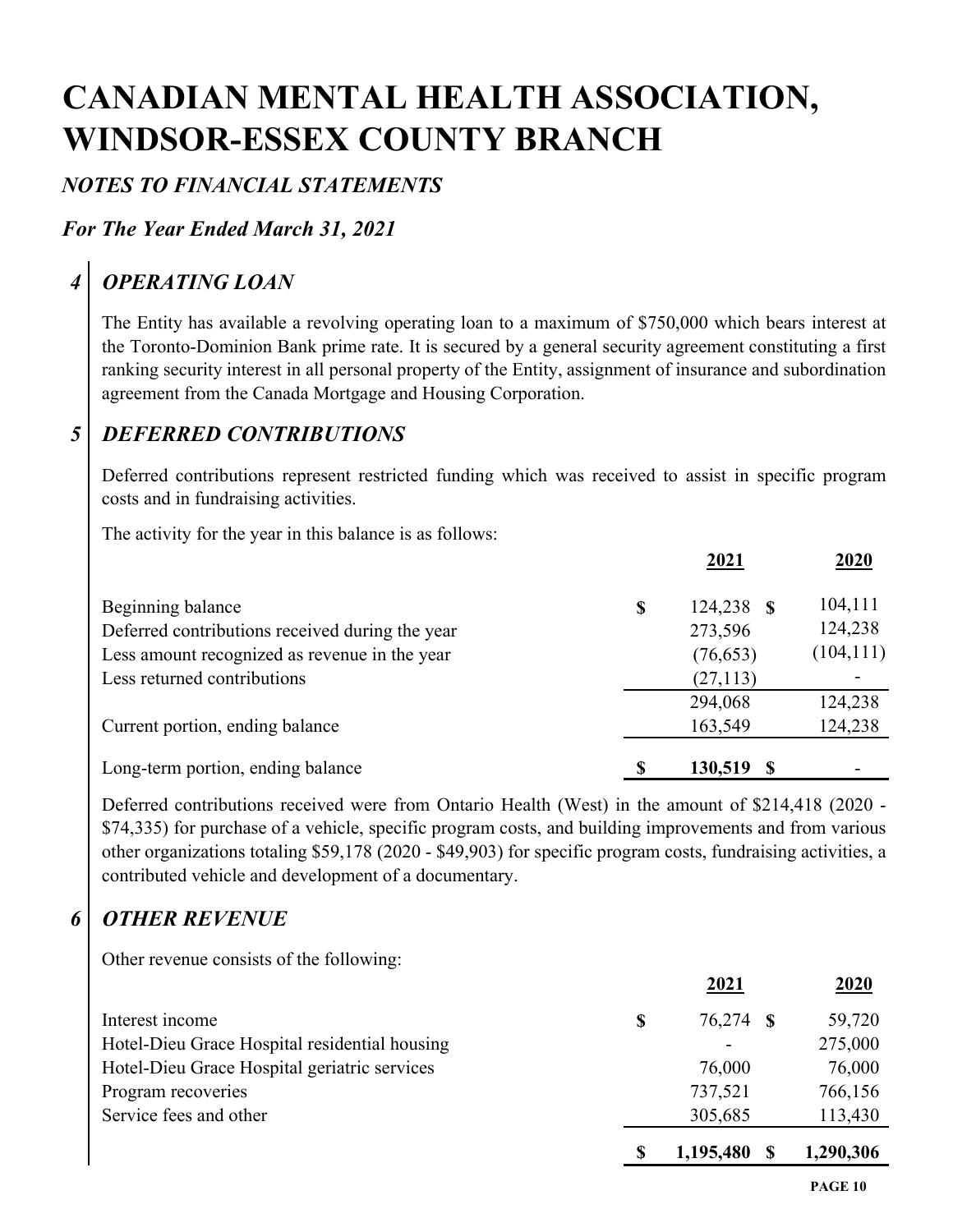## *NOTES TO FINANCIAL STATEMENTS*

## *For The Year Ended March 31, 2021*

## *7 LONG-TERM DEBT*

Long-term debt consists of the following:

|                                                                                                                          |          | 2021      | <b>2020</b> |  |
|--------------------------------------------------------------------------------------------------------------------------|----------|-----------|-------------|--|
| Mortgage payable to Canada Mortgage Housing Corporation<br>with interest at 1.14%, repayable in monthly blended payments |          |           |             |  |
| of \$2,149, due June 2021, secured by 354 Aylmer Avenue.                                                                 |          | 98.886 \$ | 123,410     |  |
| Less current portion due within one year                                                                                 |          | 98,886    | 24,524      |  |
| Long-term portion                                                                                                        | <b>S</b> |           | 98,886      |  |

During the year, interest of \$1,273 (2020 - \$1,686) was paid on the mortgage payable.

## *8 RESTRICTED NET ASSETS*

Net assets with internal restrictions have been designated for the following purposes:

|                                              | 2021               | 2020    |
|----------------------------------------------|--------------------|---------|
| Planned gift reserve                         | \$<br>123,894<br>S | 122,464 |
| Endowment reserve                            | 128,000            | 120,000 |
| Endowment interest                           | 35,277             | 1,818   |
| First responders reserve                     | 62,500             | -       |
| Major building repairs - 1400 Windsor Avenue | 190,395            | 190,395 |
| Housing reserve                              | 110,419            | 111,190 |
|                                              | \$<br>650,485      | 545,867 |

Amounts restricted towards the endowment are invested with the WindsorEssex Community Foundation for purposes of creating future programs.

Net assets with external restrictions have been designated for future repairs for premises at 354 Aylmer Avenue.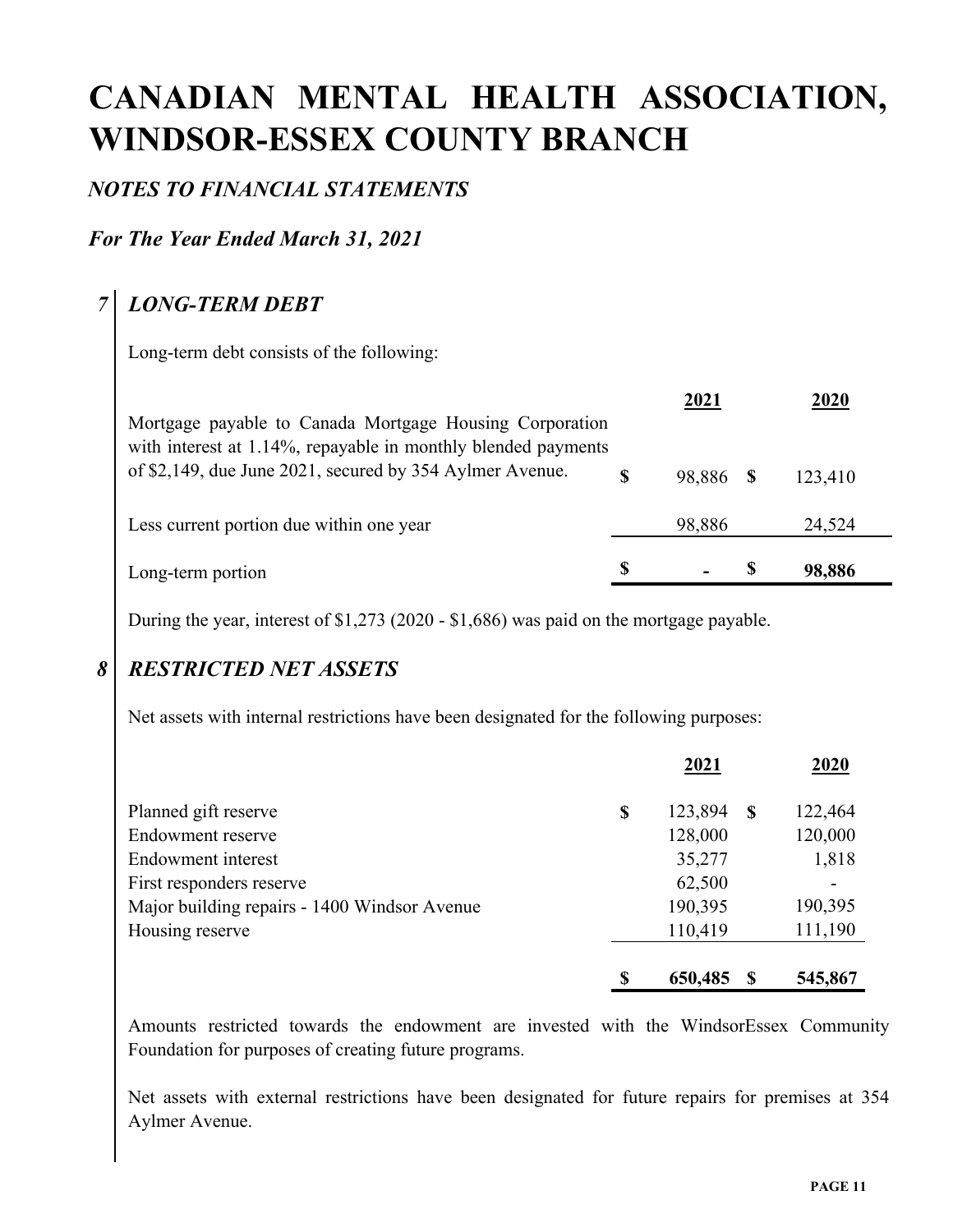## *NOTES TO FINANCIAL STATEMENTS*

*For The Year Ended March 31, 2021*

## *9 PENSION PLAN*

During the year the organization made contributions for most of its employees to the Healthcare of Ontario Pension Plan, which is a multi-employer final average pay contributory pension plan. Employer contributions made to this plan during the year were \$825,962 (2020 - \$532,096). In addition, the organization made contributions for its remaining employees to a defined contribution group benefit plan administed by CMHA National totaling \$87,669 (2020 - \$240,324).

## *10 GOVERNMENT ASSISTANCE*

During the year the organization recorded government assistance income of \$35,970 (2020 - \$NIL) relating to the Canada Emergency Wage Subsidy and the Temporary Wage Subsidy programs. This assistance amount is provided in relation to wages incurred up to March 31, 2021.

## *11 INTERFUND TRANSFERS*

Interfund transfers are made between net asset accounts to fund building repairs, first responders wages and contribution to the endowment investment.

## *12 FINANCIAL INSTRUMENTS*

Financial instruments consist of cash, accounts receivable, accounts payables and accrued liabilities and long-term debt. It is management's opinion that the organization is not exposed to significant risks arising from its financial instruments.

## *13 ECONOMIC DEPENDENCE*

The organization is economically dependent on Ontario Health (West) for the funding of its mental health programs.